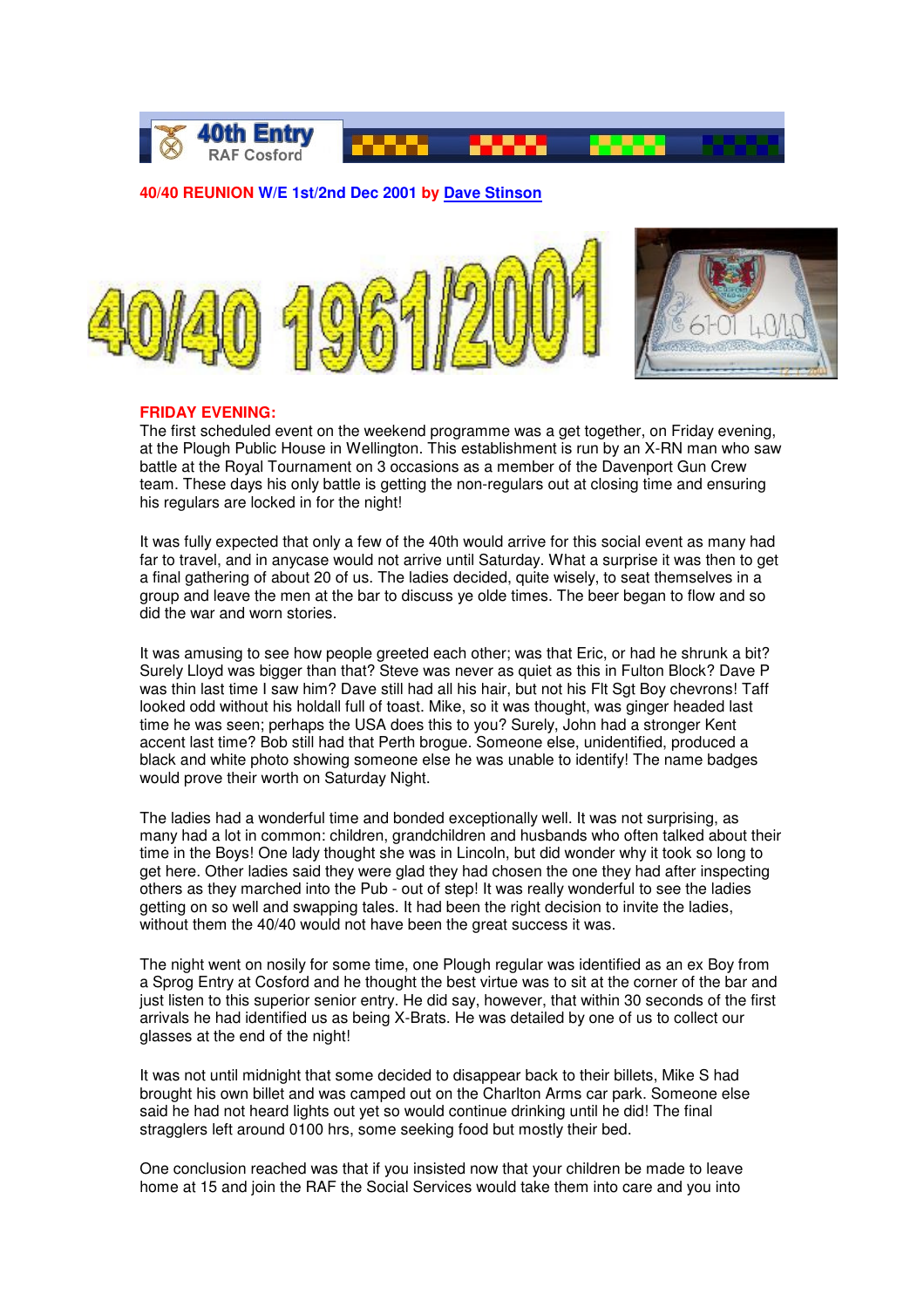court. The overriding conclusion was that times have changed, and along with this so had our appearance. Gravity, it was decided, had a lot to answer for; nothing to do with ageing; overeating; lack of exercise or good living. The ladies, of course, all looked wonderful.

### **SATURDAY AM:**

Saturday morning saw some of the previous night's arrivals making their weary way to Telford Town Centre and the nearby Ironbridge. Bob decided to take in the Aerospace tour, after Ironbridge, to ensure a quick ETD on Sunday. Late arrivals also decided to take up the Telford Town challenge and fight for car parking. Some souvenirs of the visit were purchased, and of course something for the grandchildren - but not for the weekend, Sir!

Those who went to Ironbridge agreed it was well worth the visit. After all, this was the first Ironbridge anywhere in the world. Some even said they would return for a more detailed visit of the whole area. A few hardy souls decided it was time to re-visit HMS Plough from the previous night, perhaps hoping to find the Sprog for shoe cleaning and suit pressing. By late Saturday afternoon a few wise ones decided upon getting some ZZZZs in before the Formal event.

A good decision, as the rest of us would find out!

### **SATURDAY PM:**

Early Saturday evening we all began to gather in the main bar at the Charlton Arms. Old faces began to appear, including John who would be the most senior member (Sqn Ldr, Retd) at the 40/40. Sadly, the most senior one (Wg Cdr, Retd) is now in New Zealand and was unable to be with us for this one, although he did kindly send us a video message. Name badges began to appear on 40th lads jackets and made things so much easier, apart from one who inadvertently put his on upside down. Seemingly, some of his kit inspection layouts had been the same way! At 1930 we all made our way into the Function room and assembled around the bar.

The room had already been set out with the disco ready to go. Next to the dance floor was a small display of Cosford drums (used in the past by the Boys bands) with 2 flags draped across them, both displaying the 2 S of TT emblem and the Cosford Oak tree. On this display were 5 berets with coloured discs, as worn by the Boys. On a nearby table memorabilia appeared from many sources and was scrutinised throughout the night. Just inside the door, on the table, was a celebration cake with the 40th Shield done in icing.

The RAF Cosford Station Commander, Grp Capt Les Burrell, along with Mrs Sue Burrell, arrived at 2015 and were met at the front entrance of the Hotel. On arrival, they were introduced by Steve Lister (Originator of 40/40) to the assembled 40/40 party. After looking around the memorabilia they took up their seating places. By this time everyone else had made a decision on his or her seating arrangements. John Emerson duly said Grace and the set menu was served. The meal was superb and the company never quiet. From nearby tables familiar names could be heard; Chiefy Hinds, Sgt Jolliffe and the Drill Instructor with the big nose!

After the meal coffee and mints were served and it was at this point Steve Lister made a short speech and this was followed by the Station Commander's speech. His speech included the history of Boy Entrants and the charges that some Boys found themselves on. An example of this was marching with hands in pockets whilst wearing a ground sheet. The CO also stressed the good quality of the present day airmen and airwoman who are all volunteers. The CO covered certain aspects of the 40th Entries time at Cosford (First Ten Tors Expedition) and he felt sure our training stood us all in good stead for our chosen careers. His speech was well received and certainly well researched. A presentation of the official 40/40 tie was made to him and a display of flowers given to Mrs Burrell.

The Disco commenced with the No 1 hit at the time of our enlistment in May 1960 - Cathy's Clown/Everly Brothers. Other 60s music followed, although only one couple appeared to want to dance whilst the rest were happy to talk. It was expected that the Station Commander would retire early on but Mrs Sue Burrell had other ideas. After cutting the celebration 40/40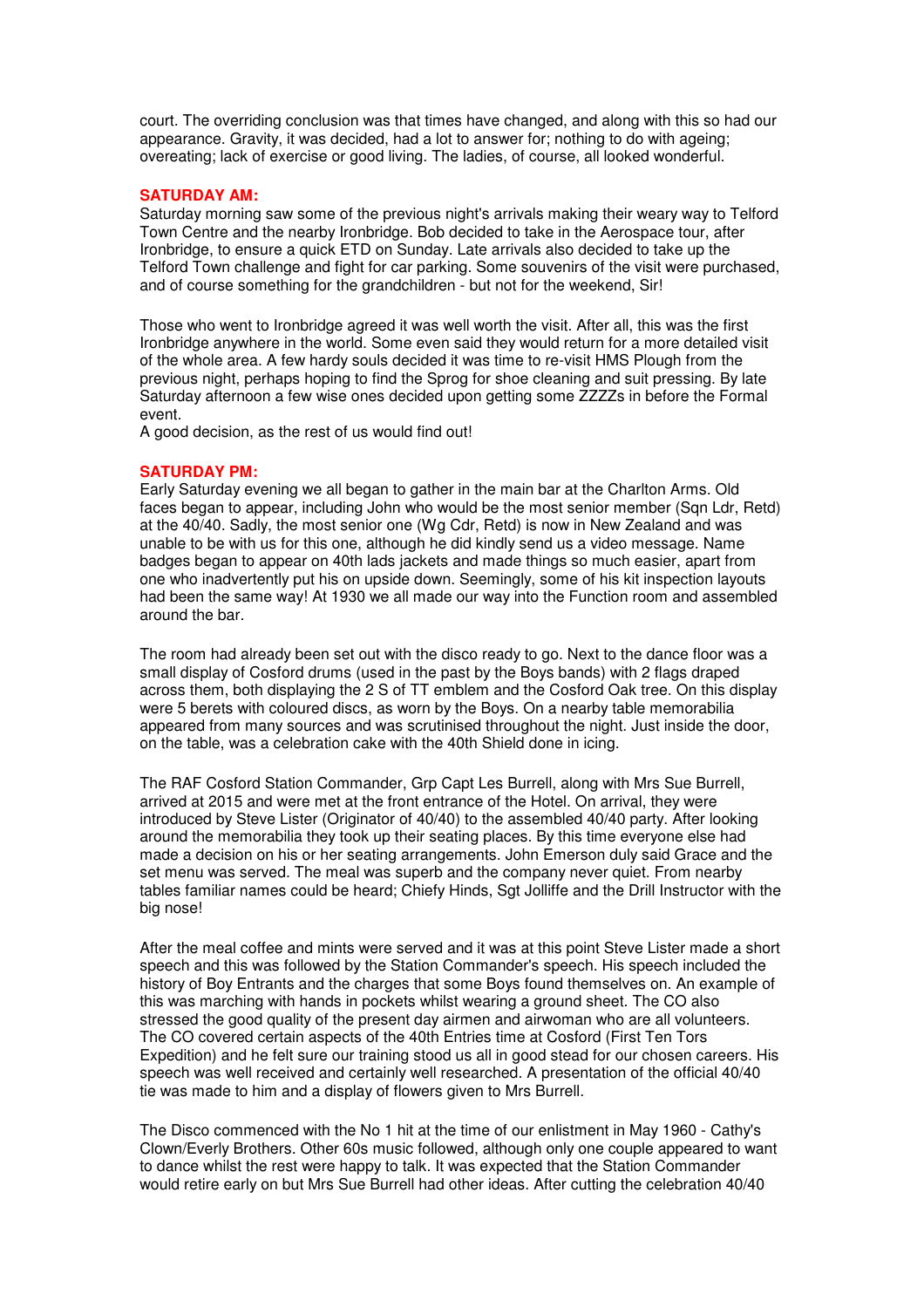cake she went onto to serve it at tables. All agreed things had changed since the 60s. However, it was strongly suspected that we had an exceptional couple as our Guests of Honour.

A sale of Raffle tickets took place, prior to the departure of the Guests of Honour at just after 2300 hrs. The music played on and no one danced but instead talked about old long forgotten tales and former lost Boys. It was already thought a future reunion would need to be organised - but not tonight! People started to leave just after midnight, whilst a few others stopped on to see how the bar shutters operated at 0100 hrs.

It was only the thought of the early morning to come that ensured everyone left at a reasonable hour, otherwise who knows?

# **SUNDAY AM**

The plan was for everyone to Parade at RAF Cosford for 0900 hrs. Somehow the order got blurred and most of us arrived for 0930. It was a delightful surprise to see the Station Commander turn up at the Main Entrance at 0910 and inform us that he would be escorting us around his unit. AC Macdonald, from John o'Groates, piped us onto the station. All the highland gear, that goes with the occasion, was smartly worn.

Our first scheduled stop was the Airframe Training Squadron where a Flt Lt gave us a conducted tour with the assistance of a Corporal. This hangar was chosen as it was the hangar used in 1961 for the 40th Graduation Parade as the bad weather at the time prevented us from using the Main Station Parade Square. This Hangar later became the National indoor running track for quite some time. All agreed the presentation was first-class and informative. The next stop was the Weapons & Propulsion Sqn and this was overseed by a Keen Flying Officer, along with a Warrant Officer who accompanied us throughout the tour displaying good humour at all times. This hangar at one time trained Telegraphist and Radar Boy Entrants.

It seemed a long walk to Fulton Block, where many of us had been billeted. We took light refreshments, which was waiting for us and enjoyed this in the old Fulton Block Mess, which was in use by students arriving for lunch. This break was much needed, as outside was quite cold. It was after this that we had a group photo taken of us by a Station Photographer. The group consisted of all the former 40th Boys who had made it this far today, along with the Station Commander.

Once more on the move and down to the old Parade Square, now jokingly called the biggest car park in Europe by the Station Commander.It was a strange feeling for many to walk across the Parade Square and near to the old saluting Base (now moved) where we took our ITS Graduation Salute and wore out a lot of leather. Someone thought they heard Sgt Jolliffe shouting at us to get of his Parade Square!

We took the short stroll to the Gym and saw the old Station church, which many of us had tried to avoid at the compulsory weekly Sunday morning Church Parades. A walkabout of the Gym and what was the old Cinema took place with a running commentary by a WO PTI who really wanted to be on the stage. The old Cinema had been transformed into a keep fit gym with all the modern equipment that goes with a sports centre. It still seemed so sad to see it this way for many of us. The swimming pool was little changed, apart from the water and the cleanliness, which seemed of a higher standard.

We had thought, at this point, we had seen everything, but we were in for a surprise. On leaving the swimming pool, and so our tour of the station, the accompanying Warrant Officer formed us up in threes and detailed the senior man to march the 40th off camp, with the help of that smart Piper, AC Macdonald. It looked a shambles at first, but within a few strides it was back to the feeling of being in the Boys again. After reaching the visitors' car park the Flight was brought to a halt and so was our tour of RAF Cosford.